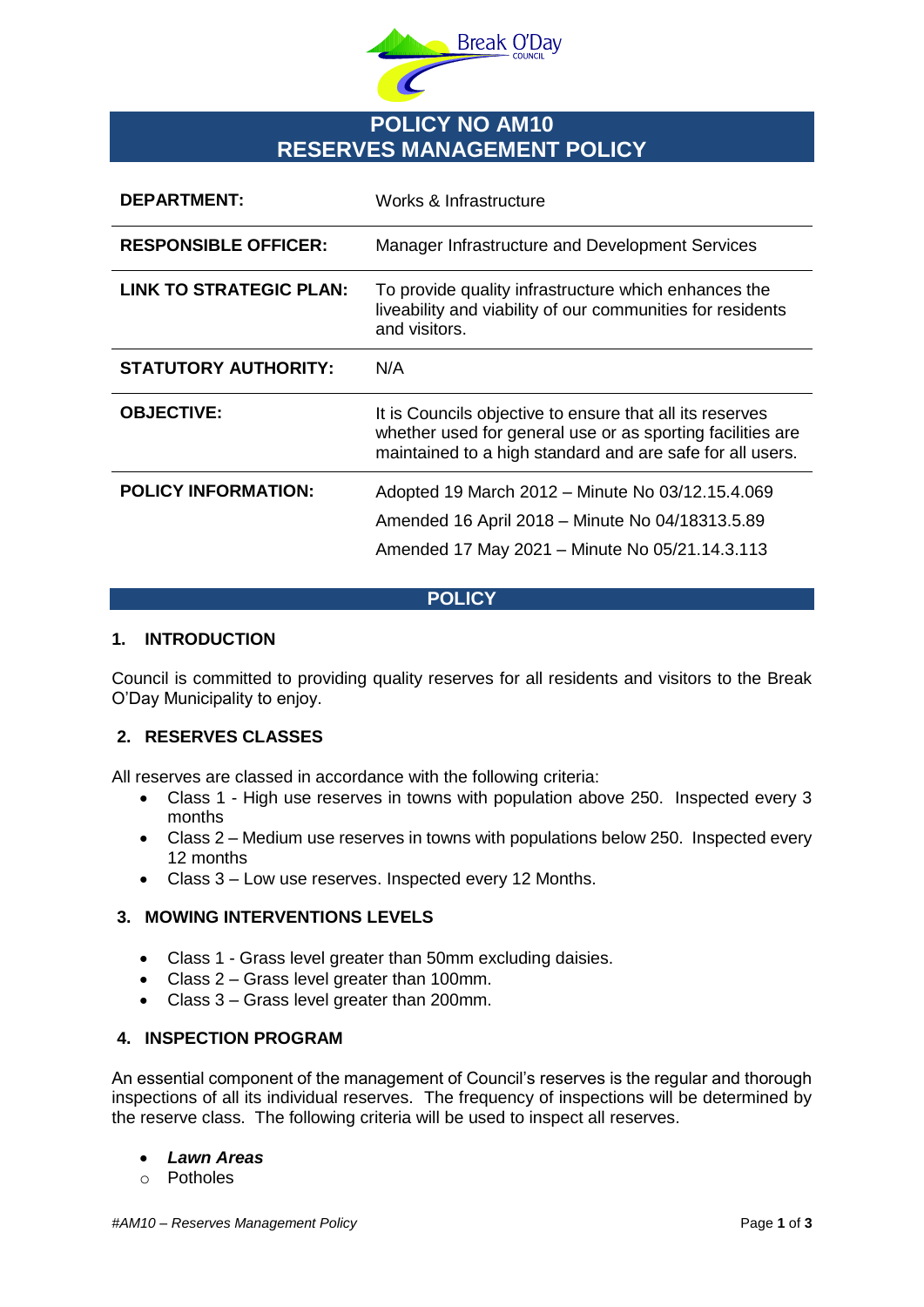

- o Loose stones
- o Broken glass
- o Sprinklers
- o Water ponding/Poor drainage
- o Suitable coverage of the cricket pitch during football season.
- $\circ$  Line markings safe distance between marked edge of ground and other structures such as seating, fencing, ditches etc.

### *Walkways/Footpaths*

- o Lifting
- o Cracking
- o Exposed edges
- o Potholes
- o Excessive slipperiness
- o Trip hazards

#### *Trees & Shrubs*

- o Broken limbs
- o Hanging limbs
- o Raised/Exposed roots
- o Excessive leaning
- o Trunk rot or splitting

# *Litter*

- o Around bins
- o Under shrubs
- o General areas
- *Vandalism*
- *Fencing*
- o Damage/Vandalism
- o Exposed nails
- *Signage/Advertising*
- o Appropriate
- o Damage/Vandalism
- o Sharp edges
- o Finger holes

Sporting and other associations which use Council's reserves are required to undertake inspections prior to using Council facilities as outlined in individual lease agreements.

#### **5. MAINTENANCE PROGRAMS**

The type of maintenance carried out depends on what the reserves are used for.

Buildings or structures on Council reserves will be inspected and maintained through the building maintenance program.

 High use reserves (class 1) shall be inspected every 3 months It is the responsibility of all sporting organisations who use any reserve to do inspections before each game